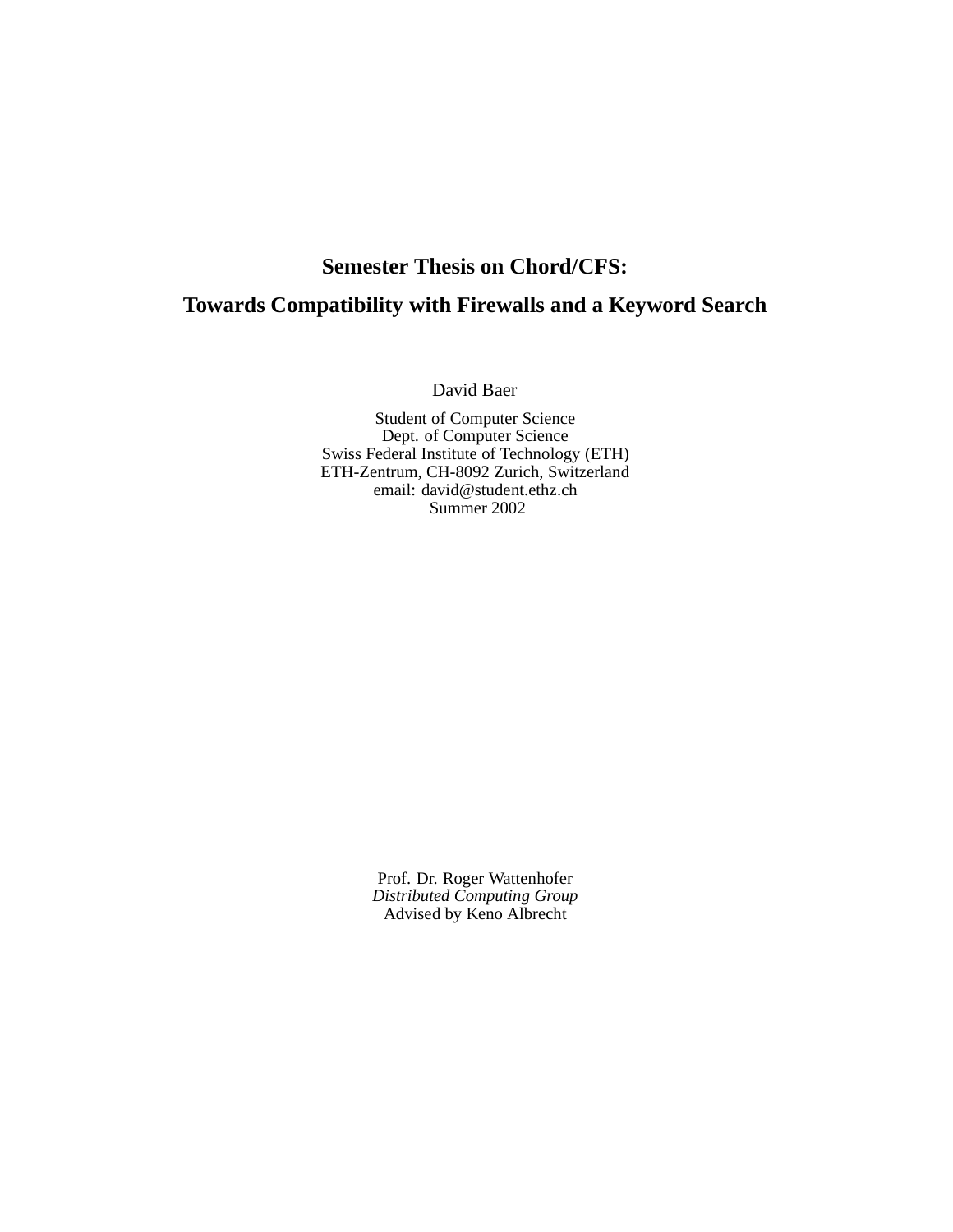# **Contents**

| 1              |     | <b>Introduction</b>                                                                                                    | $\boldsymbol{2}$ |
|----------------|-----|------------------------------------------------------------------------------------------------------------------------|------------------|
| $\overline{2}$ |     | <b>Chord/CFS: An Overview</b>                                                                                          | 3                |
|                | 2.1 |                                                                                                                        | $\overline{3}$   |
|                | 2.2 |                                                                                                                        | 3                |
|                | 2.3 |                                                                                                                        | $\overline{4}$   |
|                | 2.4 |                                                                                                                        | $\overline{4}$   |
| 3              |     | A Proposal for the Firewall-Problem in Chord                                                                           | 5                |
|                | 3.1 |                                                                                                                        | 5                |
|                | 3.2 |                                                                                                                        | 5                |
|                | 3.3 |                                                                                                                        | 5                |
|                |     | 3.3.1<br>Requirements for Proxy Servers                                                                                | 5                |
|                |     | 3.3.2                                                                                                                  | 6                |
|                |     | Communication after Establishment of Connection<br>3.3.3                                                               | 6                |
|                | 3.4 |                                                                                                                        | 7                |
|                | 3.5 | Disadvantages                                                                                                          | 7                |
| 4              |     | A Proposal for the Keyword Search in CFS                                                                               | 7                |
|                | 4.1 |                                                                                                                        | $\overline{7}$   |
|                | 4.2 |                                                                                                                        | 8                |
|                | 4.3 |                                                                                                                        | 8                |
|                | 4.4 | Details                                                                                                                | 9                |
|                |     | Registration of Keywords<br>4.4.1                                                                                      | 9                |
|                |     | 4.4.2                                                                                                                  | 9                |
|                | 4.5 | Simulation $\ldots$ , $\ldots$ , $\ldots$ , $\ldots$ , $\ldots$ , $\ldots$ , $\ldots$ , $\ldots$ , $\ldots$ , $\ldots$ | 11               |
|                | 4.6 |                                                                                                                        | 11               |
|                | 4.7 | Disadvantages                                                                                                          | 12               |
|                | 4.8 |                                                                                                                        | 12               |
|                |     |                                                                                                                        |                  |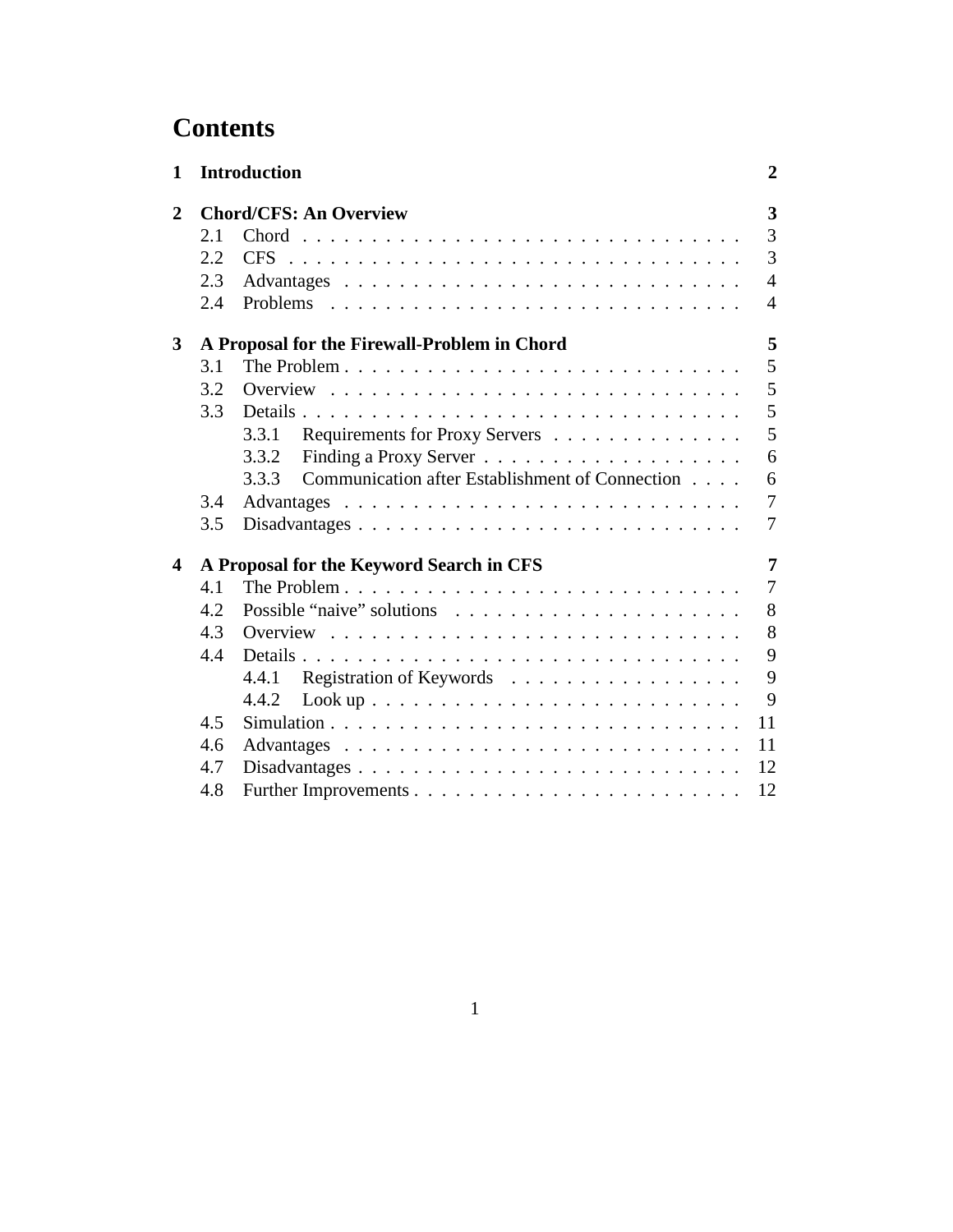# **1 Introduction**

This semester thesis discusses two selected problems of a concrete implementation of a completely distributed file system.

Distributed file systems (peer-to-peer file systems) is a rapidly expanding research topic. Accordingly, there is a vast amount of proposals on this subject. These works can be roughly divided into two main topics. A lot of research is done for peer-to-peer file sharing systems, in which a (possibly) huge number of (unknown) users share files. Examples for such file sharing systems are Napster [4], Gnutella [5] and P-Grid [6]. A slightly different problem are distribute file systems similar to a UNIX-file system. The two approaches mainly differ in the question where the files are stored. While for file sharing systems it would be unacceptable to copy files onto machines different from the one that offers it, this is exactly what happens in file systems. Examples for such file systems are CFS/Chord (that is treated in this thesis), Viceroy [7] or Small-World [8]. An additional distributed file system is Freenet [9] with focus on a different problem (reducing the risk of publishing/reading of critical material in a censored or oppressed society).

General problems for all distribute file systems include scalability in terms of the number of participants as well as different file sizes. Another problem that arises with all distributed file systems is a trade off of including centralized units versus completely distributed which adds to the individual complexity of each participant.

The focus of this paper is on CFS with the underlying component Chord. It is a fully distribute file system: a system where files can be saved and read again afterwards, which is distributed onto several different servers and which avoids any central components (unlike AFS in UNIX).

The two topics that I am treating here are:

- a possibility to include machines behind a firewall into Chord.
- an algorithm to enable a keyword search in CFS.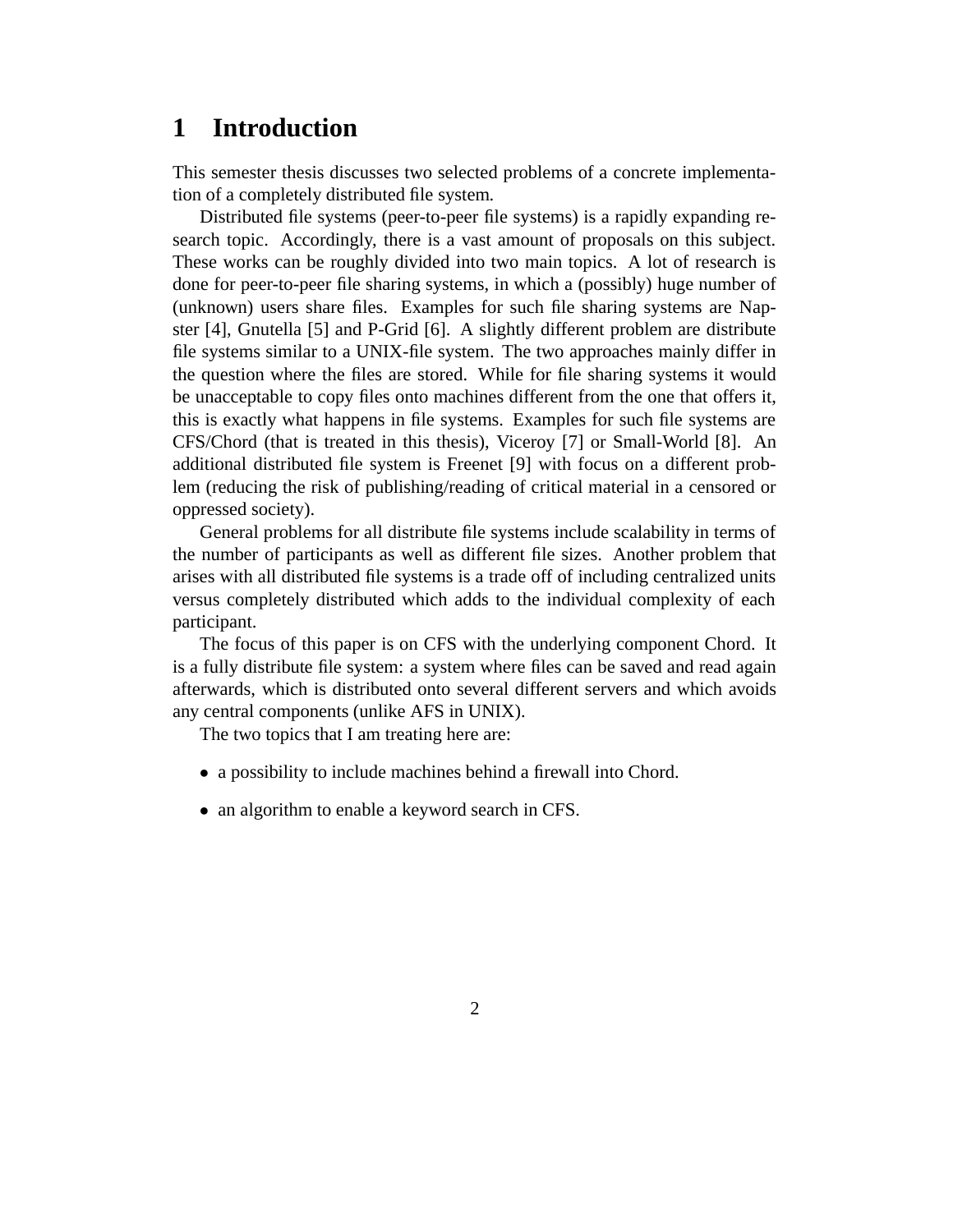# **2 Chord/CFS: An Overview**

## **2.1 Chord**

Chord [1] is a distributed look up protocol developed at the MIT Laboratory for Computer Science. The Chord protocol constructs a logical ring within all N participating servers. It supports just one operation: given a key, it maps the key onto a node. Chord uses a cryptographic hash function to distribute the data items evenly over that ring. Each node on the ring keeps the addresses of several (*O*(log *N*)) other nodes in the ring in a **finger table**. Look up is done with *O*(log *N*) messages, while join- and leave operations take no more than  $O(\log^2 N)$  with high probability. For stability each Chord server keeps a table with the following *r* (*r* was chosen to be  $2 \log_2 N$ ) servers (**successors**). Every node in Chord knows its predecessor. For a more detailed introduction to Chord, please refer to [1].

### **2.2 CFS**

The Cooperative File System (CFS) [2] is a peer-to-peer read-only file system that is built on top of Chord. It hashes the blocks and the servers (cryptographically) onto a value of specified length. The files are stored at the (according to Chord) corresponding server on the ring. All servers on the ring are therefore responsible for storing and providing files that are hashed onto a specific interval on the ring. The fact that the cryptographic hash function *SHA-1* is used guarantees with high probability that all files and servers are uniformly distributed over the given interval (which is 0 to  $2^{160}$ -1).

Large files are divided into smaller blocks. Each block is hashed and stored independently according to the calculated hash value, which serves as identifier. A file is held together by an inode block which contains all identifiers of a file. An inode block is then hashed again and registered in the same manner in a directory block whose hash value is entered into a root-block. Root-blocks are identified by a public key which serves in the same time as an authentication for the whole root-block. The root-block has been signed before with the corresponding secret key.

CFS is divided into three layers. The Chord layer (which is at the *bottom*) maintains routing tables and is used to find blocks. On top of it there is the **DHash** (distributed hash) layer which is the core of CFS and whose task it is to store data blocks reliably. On top there is the FS (file system) layer which provides a file system interface to clients.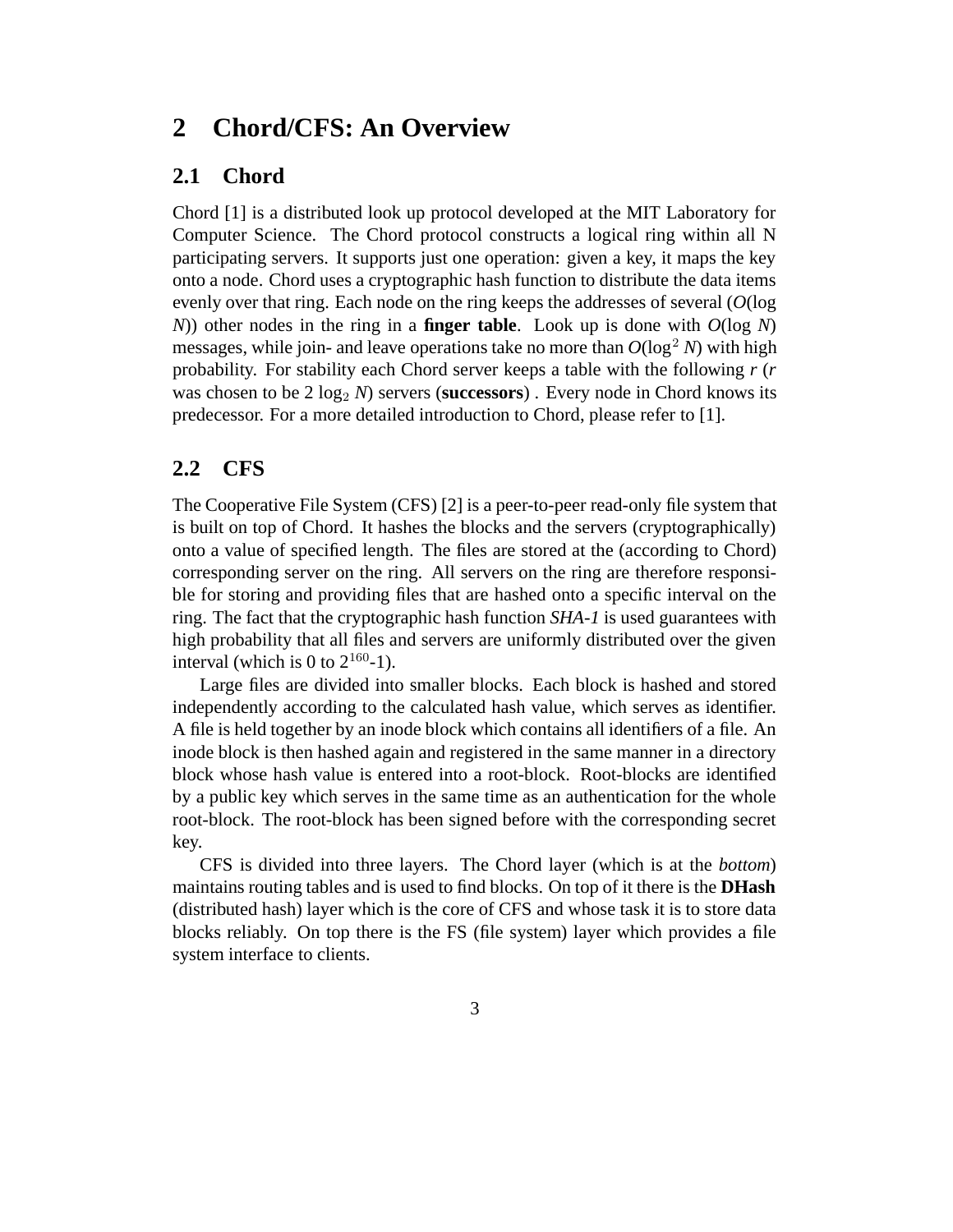To increase availability CFS **replicates** files on the following *k* servers (in the ID ring) where  $k < r$ .

To avoid overload of servers that hold popular files DHash uses a **caching** mechanism that replicates files on their *look up path*, that is all the servers that have been contacted to find the server holding the file. Therefore popular files will be cached more often and can be found more quickly.

To take into account that different servers may have different bandwidths and storage amount to share, CFS introduces the notion (from [3]) of **virtual servers**: One real server may act as multiple virtual servers and therefore be *present* at several different positions in the ring.

#### **2.3 Advantages**

Chord/CFS seems to fulfill the requirements of a distributed peer-to-peer file system very well. It is completely distributed and does not need any central node. With look up operations being in *O*(log *N*) in space and messages it is also scalable in terms of number of participants. Concepts such as virtual servers and the fragmentation into blocks of large files handle in an uncomplicated manner different *strength* of servers or different file sizes. Replication guarantees (according to the authors of [2]) high availability. All these results are achieved by surprisingly simple means. The use of well known technologies such as SHA-1 keeps the complexity manageable and can - in the case of SHA-1 in combination with the public key/secret key naming - even guarantee some authenticity.

#### **2.4 Problems**

Of course Chord/CFS has not solved all problems yet. One remaining problem of Chord is that servers behind firewalls are not accessible by other servers in the ring or clients.

Another problem of CFS is a keyword search that would allow the use of keywords (maybe even with wild cards) to locate files rather than a file name. For these two problems I am going to provide some answers in the following two chapters.

Other problems include a possible usage of such a CFS. While the authors of [1] claim that it works stable in the case of "many" joins and leaves of servers, it is clear that in such a case a big problem will be the copying of files from one server to another as in such a case the responsibility of a server may change rapidly. As a lowest bound each server should remain in the ring at least as long as it takes to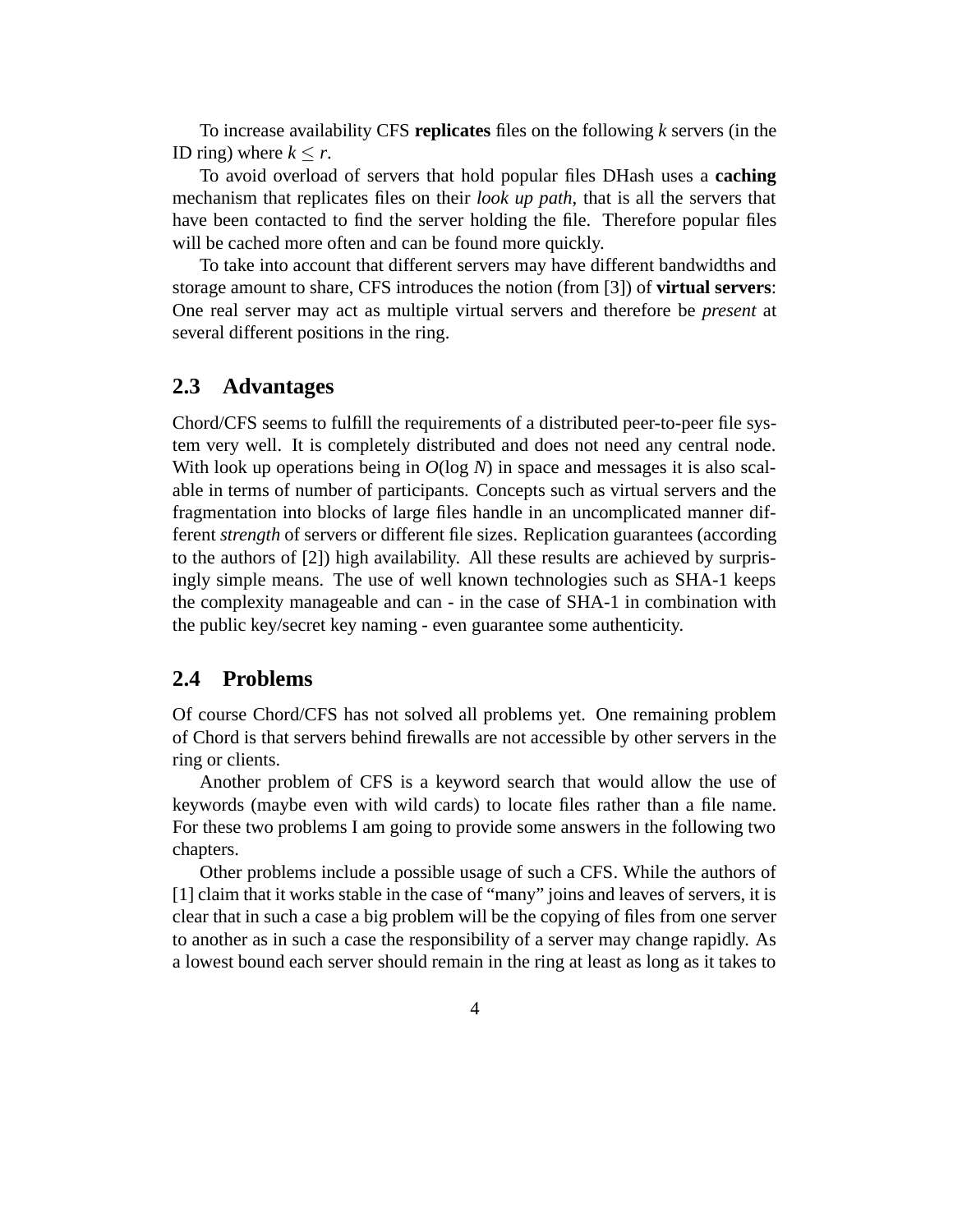copy all files it is responsible for onto its machine and possible files it is providing from its machine. A kind of file sharing such as Napster [4] or Gnutella [5] seems unrealistic because all servers in the ring would need to host other files. The most likely application would be some sort of a distributed Unix-file system. The fact that the files are replicated several times is only useful if the underlying network is very weak and/or a (very) high availability of the files must be guaranteed. Another problem for such a file system is that it is read only and updates (which are handled as replacements) can only be done by the original author.

# **3 A Proposal for the Firewall-Problem in Chord**

### **3.1 The Problem**

Servers behind firewalls in Chord may not be accessed by clients and other servers because administrators are very often unwilling (for security reasons) to open ports other than the HTTP-port for incoming connections. In addition, the identifier of a node is based on its IP address which is presumed to be unique [10].

# **3.2 Overview**

The problem described above can be approached by using the already existing concept of virtual servers. Existing servers in the ring which have bandwidth disposable can serve as proxies for other servers behind firewalls. These proxyservers internally add a virtual server for a firewall server, but just forward all messages they receive. On the other hand, a firewall server needs to open and maintain a standing connection to a proxy server once (see figure 1).

### **3.3 Details**

#### **3.3.1 Requirements for Proxy Servers**

Each server has to decide whether or not it would like to offer some of its bandwidth capacity to other servers behind a firewall. Therefore such a server should have sufficient bandwidth-capacity and it should also remain in the ring for some time to preserve stability.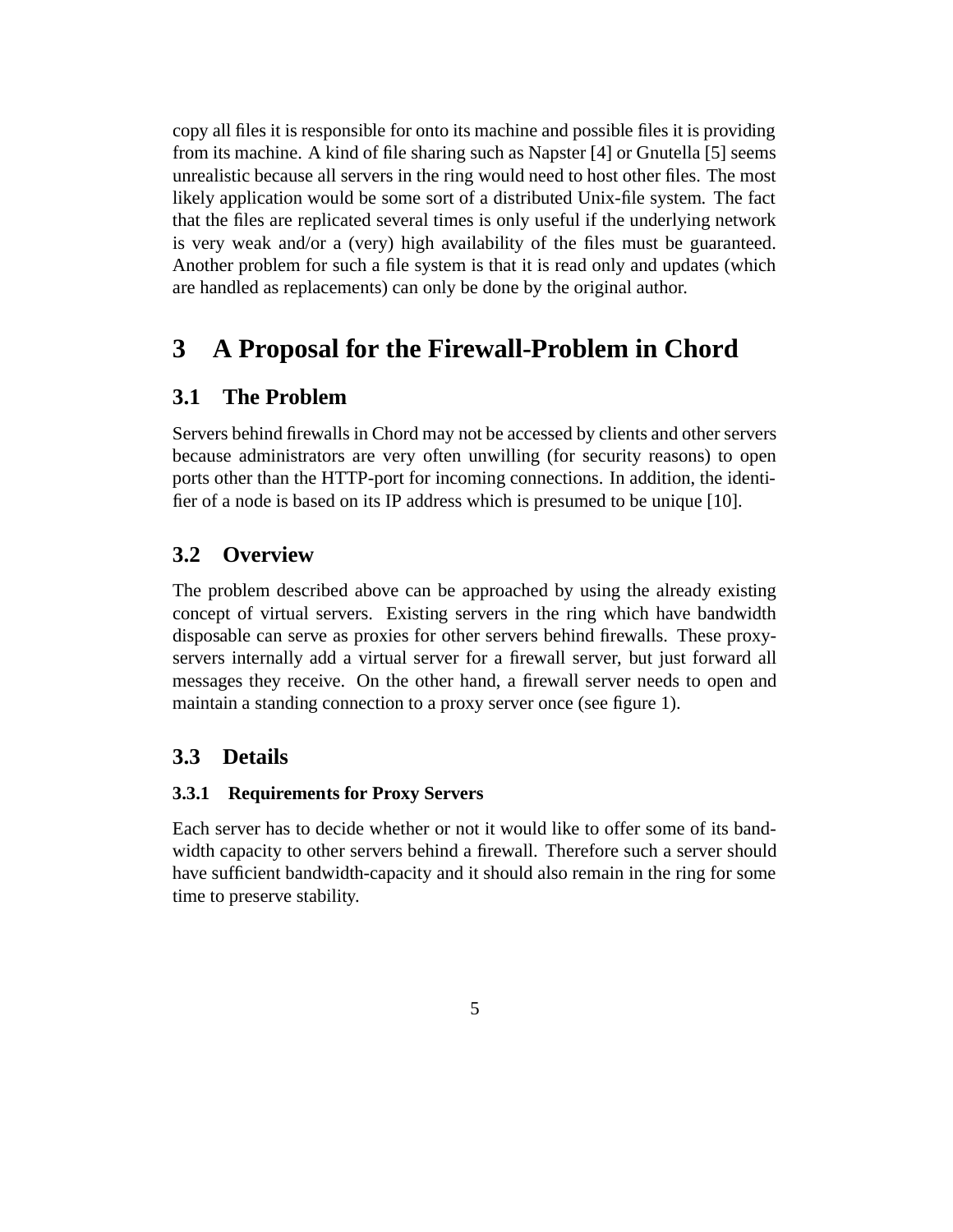

Figure 1: Firewall Servers

#### **3.3.2 Finding a Proxy Server**

When joining the ring every server creates some additional entries to the successor and finger table. These are an *id*, the *IP-address* and the *number of hops* of a server that can be reached over that link and that declared itself to be willing to act as a proxy server. This information is passed in a recursive way with always the closest link known to a server to its "logical neighbors". This list is updated at certain intervals. To be effective it is assumed that there will not be too many changes in such information (see 3.3.1).

A server behind a firewall but willing to join the ring and act as a server, will have to ask (as a client) its entry point into the ring for the list of proxy servers. It can then decide by "pinging" them and therefore optimizing the crucial latency, which server it would like to use. Then it will establish a standing connection to that proxy server.

#### **3.3.3 Communication after Establishment of Connection**

As soon as a connection between a firewall server and a proxy server has been established, a firewall server will get an id (built from the IP and the internal virtual server number of the proxy server as with regular virtual servers) and start acting as a server in the ring. The proxy server will simply tunnel all requests to and from the firewall server. While look up of files will always have to go through the proxy server, there are several possibilities of what can be done with replies: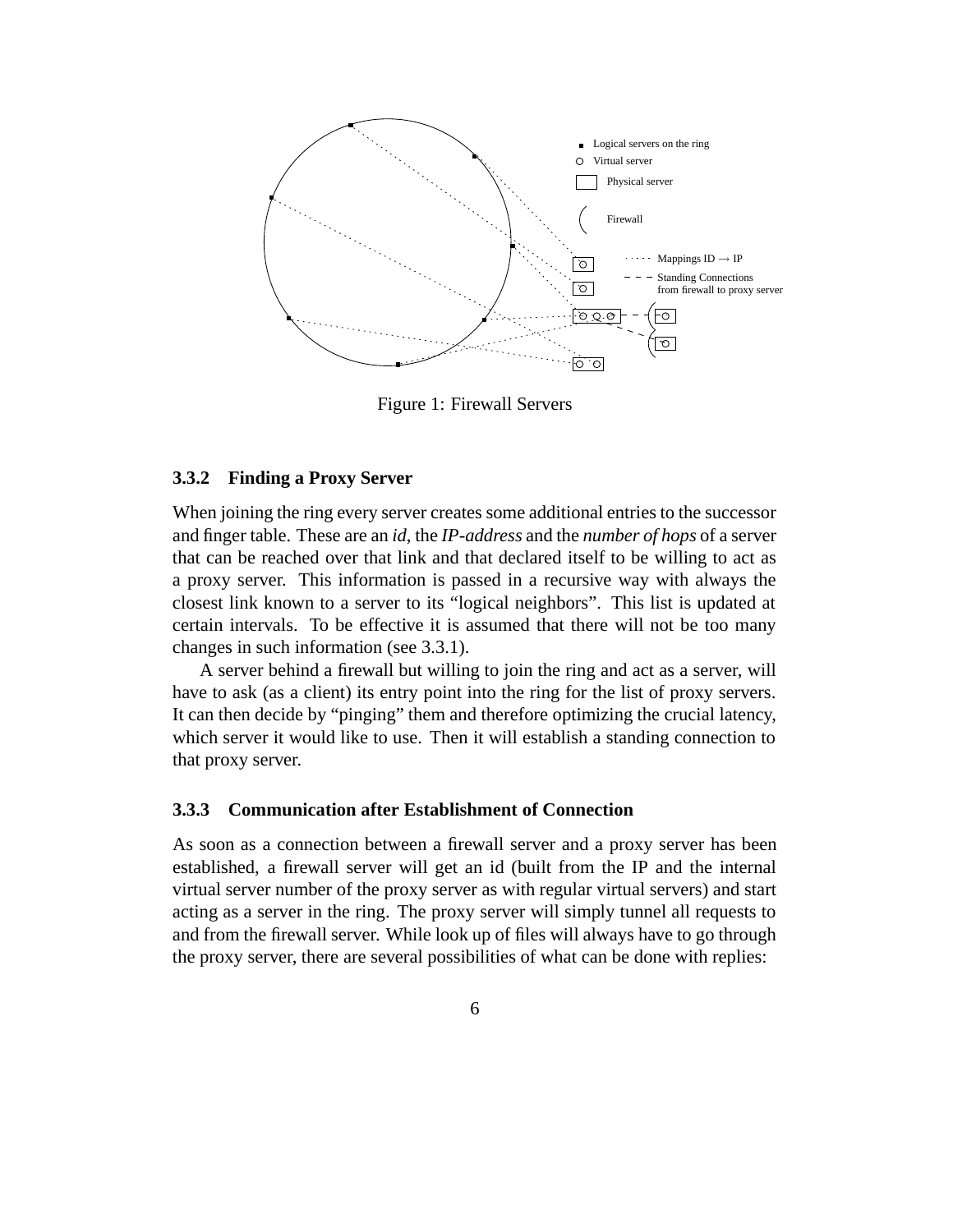- Straight forward all replies are tunneled through the proxy server. This is simple, requires the least changes to the existing protocol but would consume a lot of bandwidth of the proxy server, reducing its capability to act for other firewall servers as a proxy.
- A more sophisticated solution would send data items on a direct link between firewall server and client. This needs several changes to the existing protocol. The firewall server needs to know the IP-address of the client. In the reply message the firewall server will return a message with his IP, announcing that he will open a connection to the client directly. This solution relieves the proxy server from all the (large) data traffic downwards but can only work if the client is not itself behind a firewall.

### **3.4 Advantages**

The proposed concept is relatively simple and uses many existing features of Chord. It solves the problem of servers behind firewalls that cannot be contacted from outside in reversing that act.

### **3.5 Disadvantages**

This solution will of course increase latency of all communication with a firewall server and therefore reduce performance of the whole ring as there is one additional hop in each direction.

Other topics that are arisen by this concept are security issues. The proxy server controls all access to the firewall server and its contents. But as all data is replicated and signed, these facts do not lead to new problems.

# **4 A Proposal for the Keyword Search in CFS**

### **4.1 The Problem**

A keyword search could be addressed in the same manner as a file search: a keyword is hashed to a specific value and then a node responsible for that value keeps a table of the files that register that keyword. The problem is that very popular keywords will lead to load balancing problems [10]. The solution used with files does not work here as caching will lead to stale data (because keyword indices are very likely to change rapidly).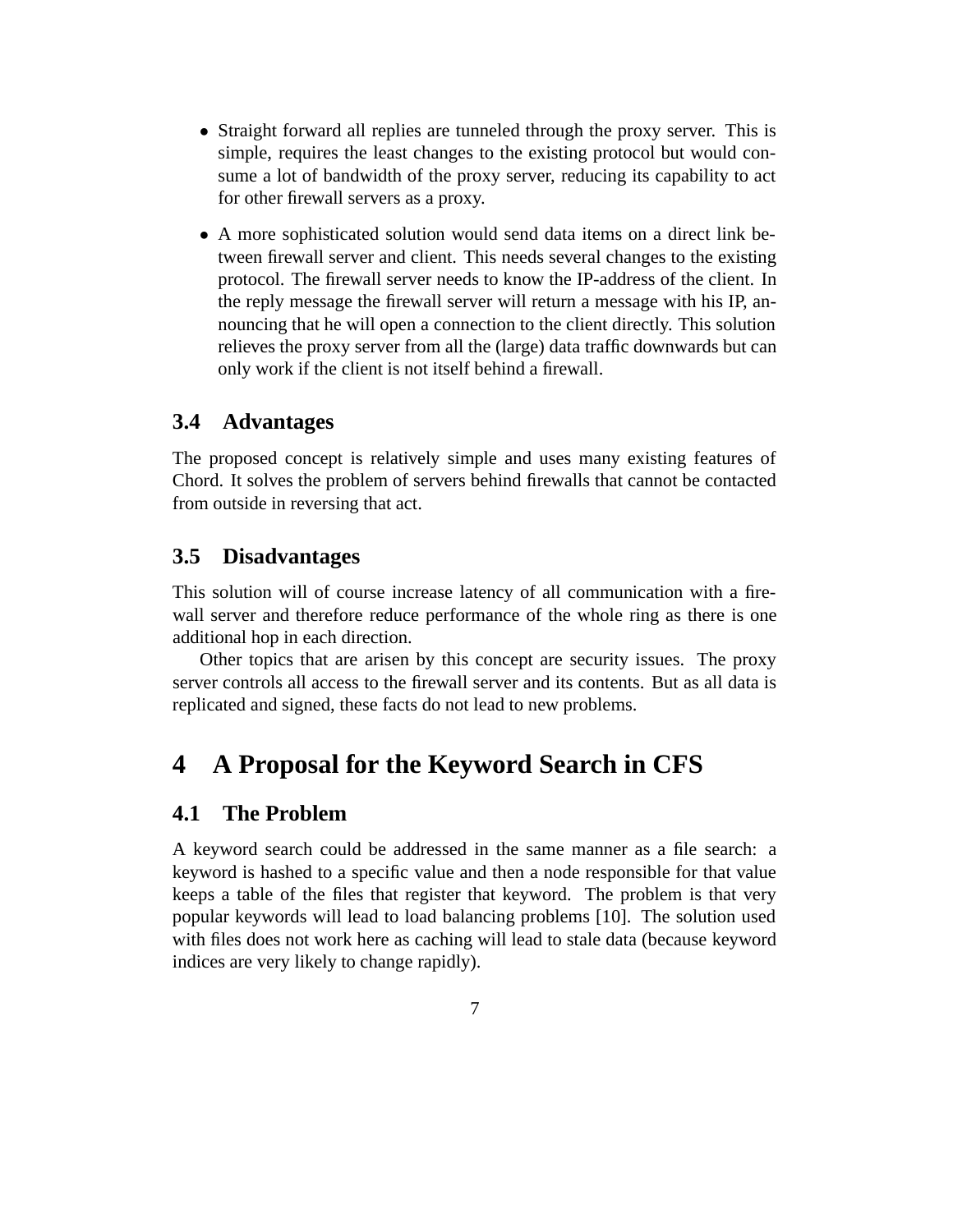### **4.2 Possible "naive" solutions**

Other solutions tend to have problems with scalability. This is true with Gnutella  $([5], [11])$ , where a flooding algorithm is used as with Napster [4], where a centralized server takes care of a keyword directory.

Most obvious solutions are a trade-off of centralized nodes, huge tables, too many messages, only find part of the files containing a certain keyword, ...

# **4.3 Overview**



Figure 2: The FIND-Keyword Algorithm.

*endOfKwIntervall* is the last ID, that is in *n*'s replicated keywords table (replicatedKw) if it exists.

*kw*kwRepZone is the zone on the ID ring where the keyword *kw* should be replicated.

The general idea is to use the same algorithm as for a file look up with some slight modifications. First, the keyword remains replicated in a certain welldefined area. Secondly, searching nodes will try to jump *somewhere* into that zone from a *node as far away as possible*.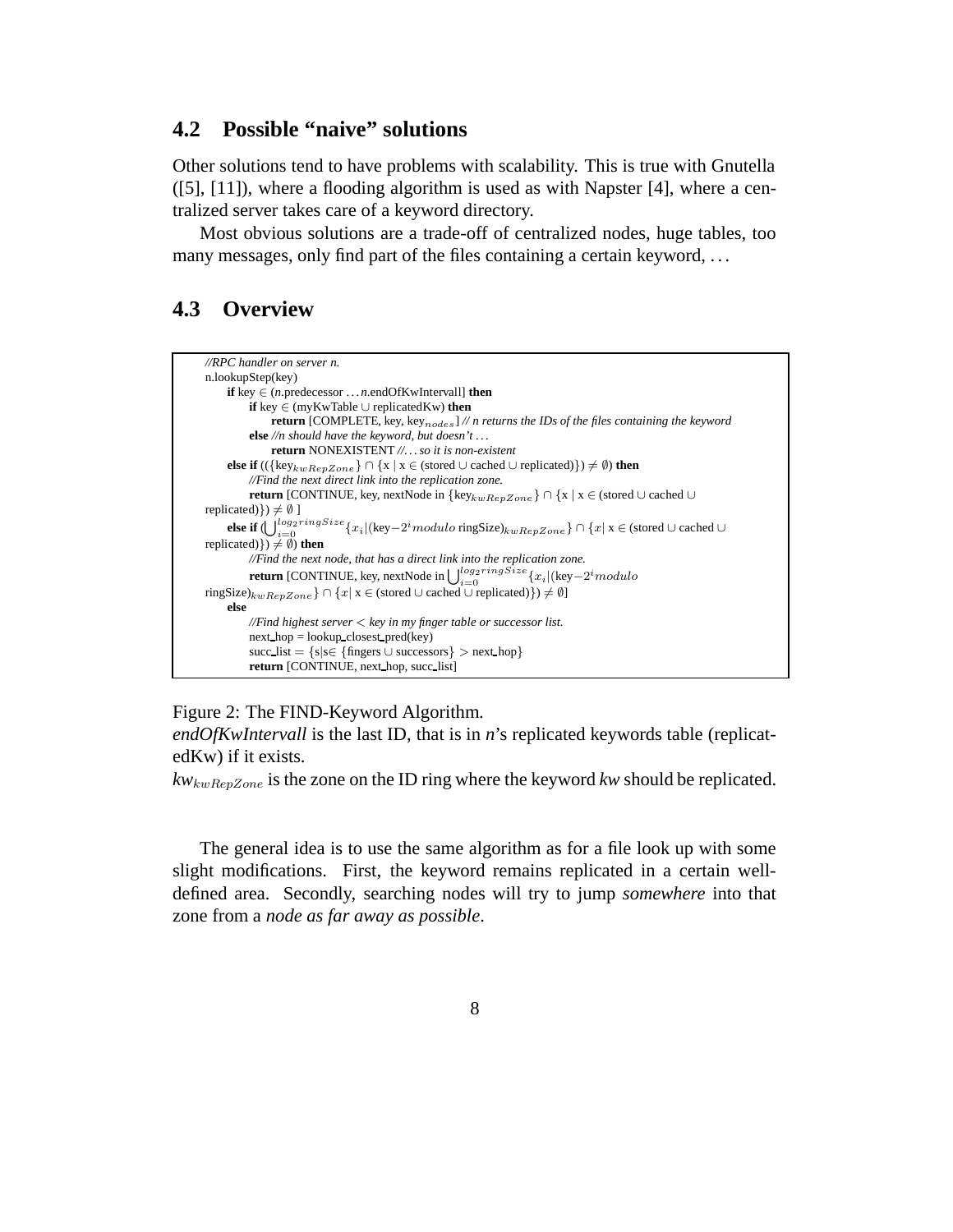## **4.4 Details**

#### **4.4.1 Registration of Keywords**

A machine A that adds a file to CFS creates a list of keyword for particular file and adds it to file header(inode block). Server B hosting the file header then hashes each keyword onto a value and is responsible to register the keyword at the appropriate server C (in the same manner as for files) in the ring. That server adds the keyword to the keyword list (*myKwTable*) together with the server holding the corresponding file. It is responsible for replicating it to the next  $r (= 2 \log_2 N)$ servers (there being *replicatedKw*). The "official" **replication zone** is only  $\log_2 N$ , the remaining  $log_2 N$  replications are used to prevent overshooting. Every server C is also responsible for correct replication of that table.

#### **4.4.2 Look up**

The find algorithm of CFS needs most adaptations for keywords. Between the check, whether the node  $n$  is responsible for that keyword and the reply with the next server to continue the search several other checks have to be done (see figure 2):

- Find out whether *n* has a link directly into the zone where the keyword may be. This is done with the estimated total number of Chord nodes (*N*)in the system, based on the density of nodes nearby on the ID ring as it is already done in the *server selection* of [2]. If so, *n* returns that node.
- The node *n* calculates all IDs *i* which should have a direct link to the keyword or the replication zone of that keyword. It then checks with its tables to find and return the next node from his position on the ID ring in that set of *i*s.
- Only if these checks fail, *n* will return a node to continue the search as in the regular find algorithm.

The idea is to distribute the target where a certain keyword may be found over a certain zone (the  $key_{kwRenZone}$ ) and to use big jumps to land there to relieve the servers in front of the target zone from look up procedures.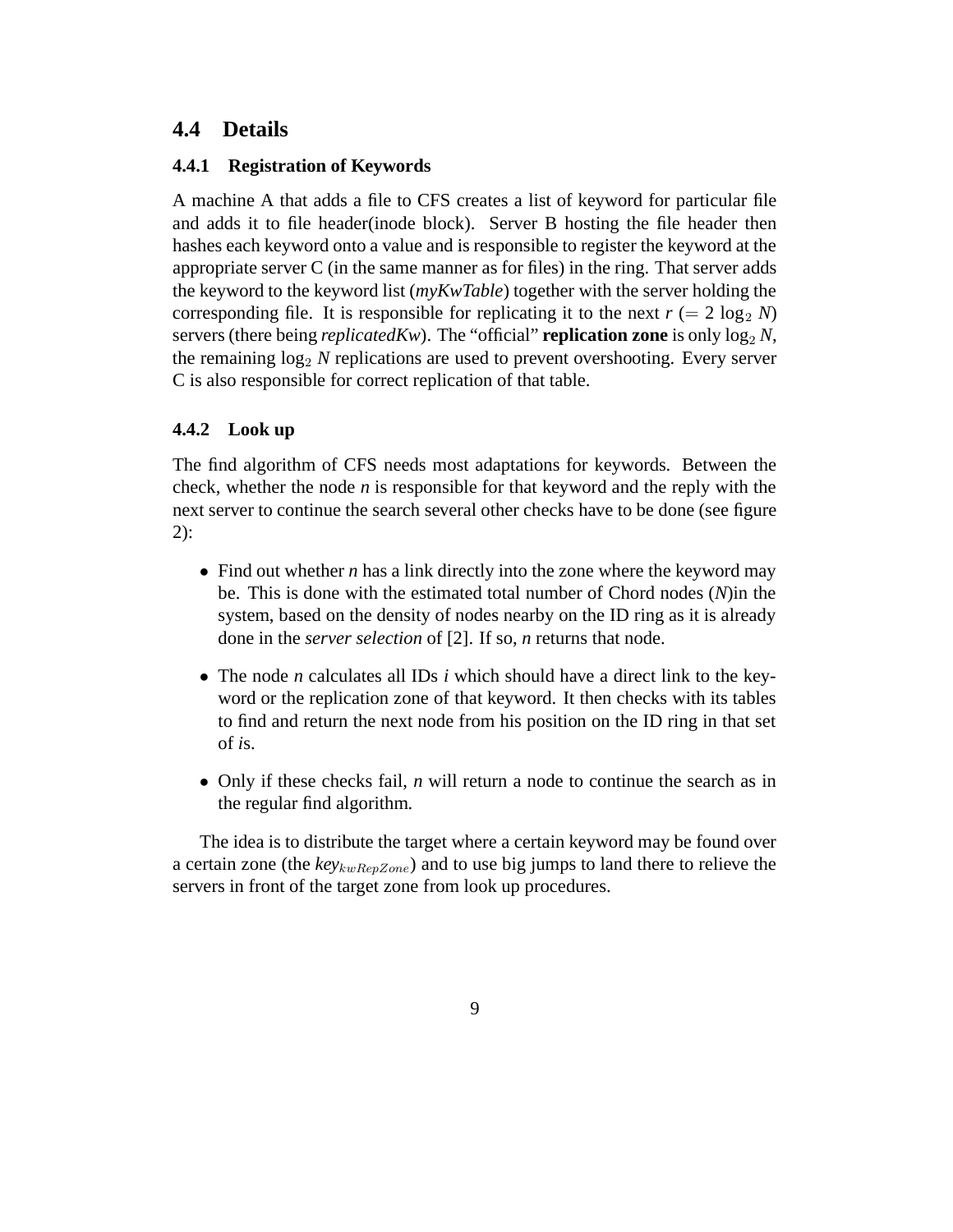

Figure 3: The replication Zone and the links into it.



Figure 4: The results of a simulation as described in section 4.5. The x-axis displays the ID-ring. The keyword that was searched was . On the left there is the newly adapted algorithm, while the diagram on the right hand side shows the regular look up algorithm. Note the different scales on the y-axis.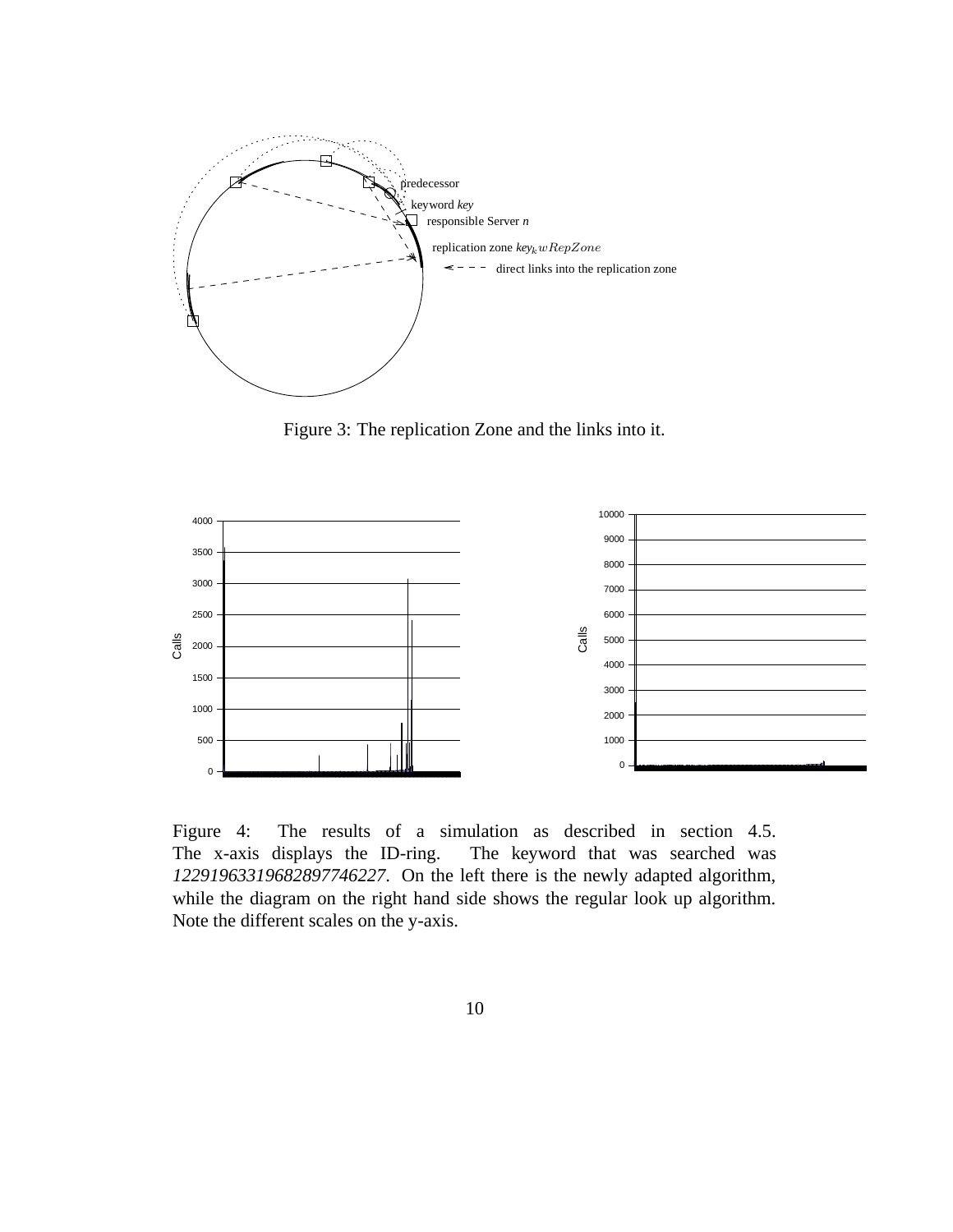### **4.5 Simulation**

A simulation has been written in Java that focus only on the look up algorithm for keywords. The results show that the heavy bursts that occur with the original CFS file look up algorithms are distributed much better and several smaller bursts appear. The simulation that is shown in figure 4 and in figure 5 are of an extreme case, where only one keyword has been searched 10000 times from 5000 servers randomly in a ring with an interval of  $[0..2^{80}$ -1] and with 5500 different keywords.

Simulations with different random keywords always resulted in a slightly better distribution of peaks and in about 10% to 20% less messages than had been needed before.



Figure 5: The same situation as in figure 4 with only the first (according to the ID) 67 servers (the keyword appears first on the  $62^{nd}$ ). The x-axis displays the ID-ring. On the left there is the adapted algorithm, while the diagram on the right hand side shows the regular look up algorithm. Watch the different scales on the y-axis!

#### **4.6 Advantages**

The modification proved to be successful under the tested conditions. It picks up many existing concepts and needs only slight modifications. It is an effective trade-off between the size of keyword tables, the number of messages needed to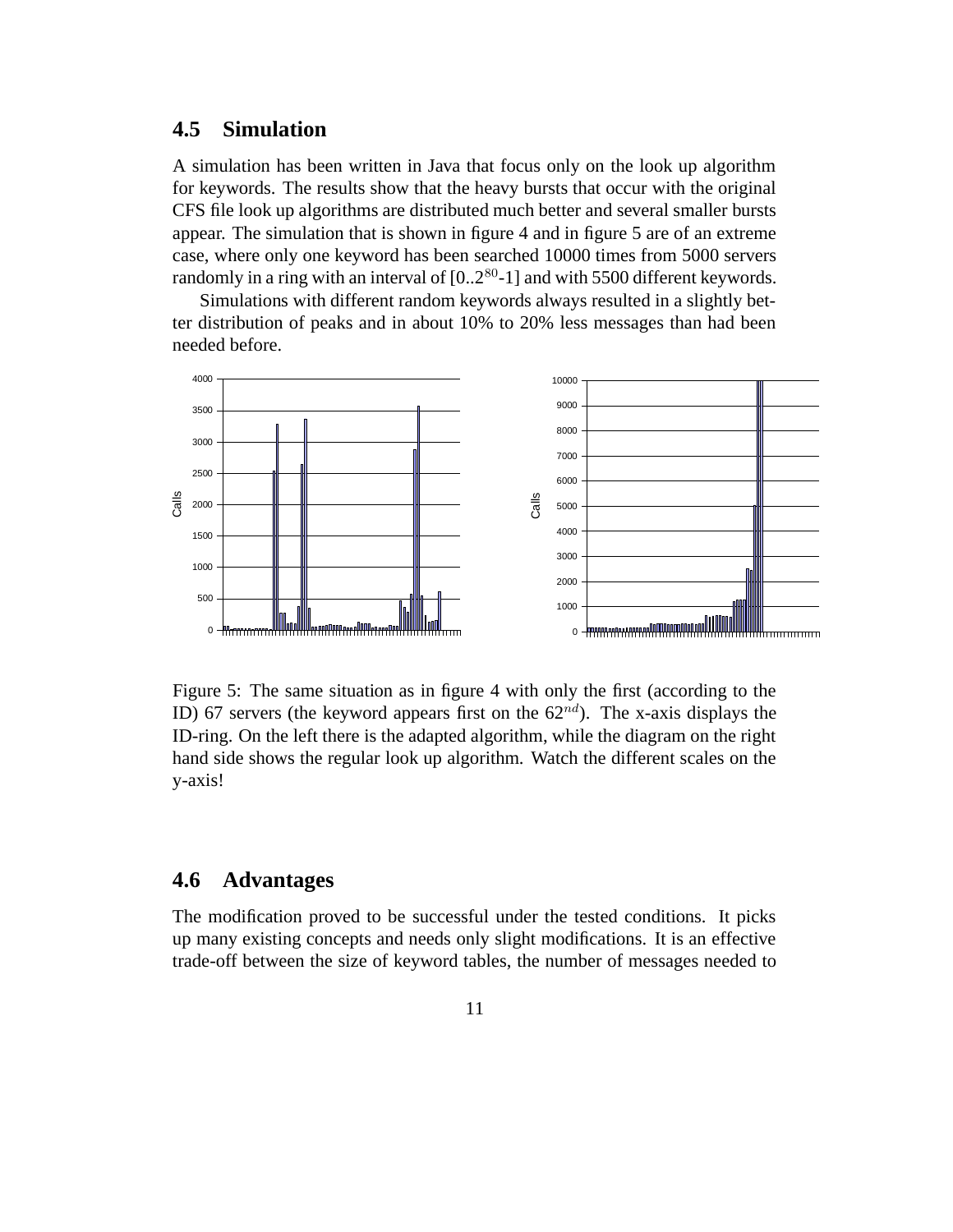find a keyword and the complexity of the algorithm and finds all existing keywords with guaranty.

#### **4.7 Disadvantages**

So far only the look up of keywords has been considered and no thoughts have been made for inserting keywords. This operation can also lead to load balancing problems and should therefore not be ignored. See 4.8 for an idea for that problem.

The solution presented here is very limited in scalability as been shown in the figures 4 and 5: The improvements are only of a factor two to three, and even decrease with the number of servers in the ring. It depends on the ratio of  $\frac{n}{log_2 n}$ , which is responsible for the decreasing success in quickly finding large jumps into the target zone with increasing *n*.

This solution for a keyword search does not include search with wild cards. For searching with wild cards, the concept of hashing would have to be dismissed. Neither does it provide an integrated search for combinations of keywords. This could be solved by searching individually every keyword and then handle the combinations.

### **4.8 Further Improvements**

A possible way to solve the problem of inserting keywords would be to address just one node in the target zone. This node will then only notify the node responsible for that keyword, if that keyword is below some maximum number of servers providing files with that keyword. This results in a keyword search, where there is no guaranty, that all files will be found. This may not be very dramatic if search is done with only one keyword, but would certainly not be very welcome in the case of a combinatorial search.